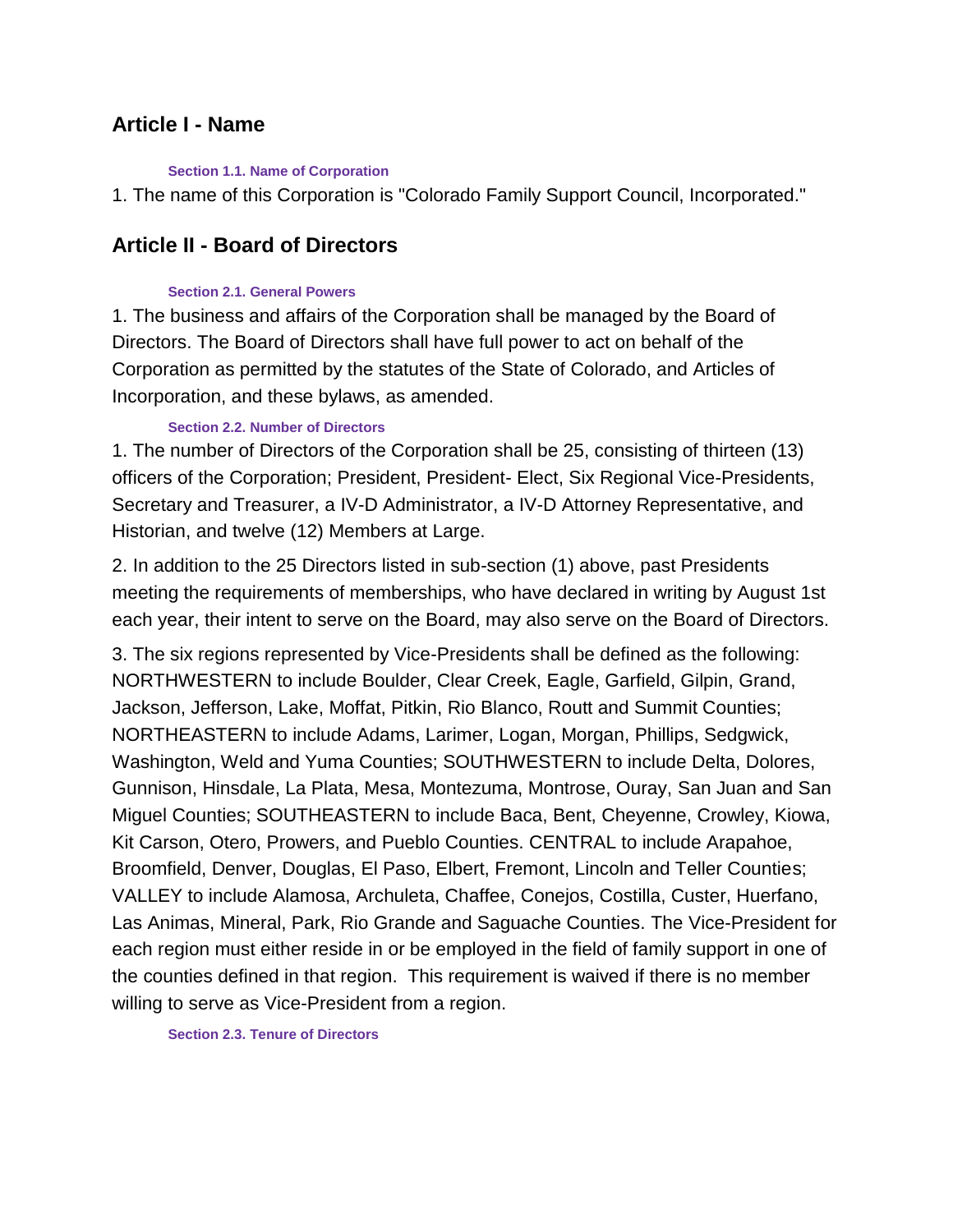1. Directors shall be elected to serve a one year term. A Director's term shall commence on the first day following their election. Each Director shall hold office until his/her successor shall have been elected and qualified.

### **Section 2.4. Tenure of the Officers of the Corporation**

1. Corporation officers, other than the Treasurer, shall be elected to serve a one year term. The Treasurer shall be elected to serve a two year term. Officers' terms shall commence the first day following election.

2. The outgoing Treasurer shall continue to serve as an honorary director, if not elected as an officer or member at large, until a financial review is completed.

3. The outgoing Historian shall continue to serve as an honorary director, if not elected as an officer or member at large, for two regularly scheduled board meetings to complete the documentation of his or her year of service.

## **Section 2.5. Election of Officers and Directors**

1. At least two months prior to the annual meeting of the members of the Corporation, the President-Elect shall appoint and chair a Nominating Committee. The Nominating Committee shall have no more than three (3) members, including the President-Elect. Nominating Committee Members cannot be nominated for an Officer's position on the new Board of Directors.

a. The Nominating Committee will ask the membership for nominations by ACSES mail or by regular mail for both Officer and Member at Large positions. The Nominating Committee shall send a second nomination request ten (10) calendar days after the first request and at least thirty (30) days before the annual general membership meeting.

b. The Nominating Committee shall review all nominations for Officer positions and prepare a list of all nominees.

c. The list of nominations shall also list all nominees for member at large positions.

d. The list of nominees shall be included in all registration packets. A slate shall be prepared from the list of nominees and shall be posted at the registration area no later than twelve (12) hours prior to the annual General Membership Business Meeting.

e. Nominations will be accepted from the floor at the General Membership Business Meeting.

2. The Officers shall be elected by the General Membership at the annual General Membership Business Meeting of the corporation, by validated ballot vote. Ballots shall be collected, validated and counted by three non-board members.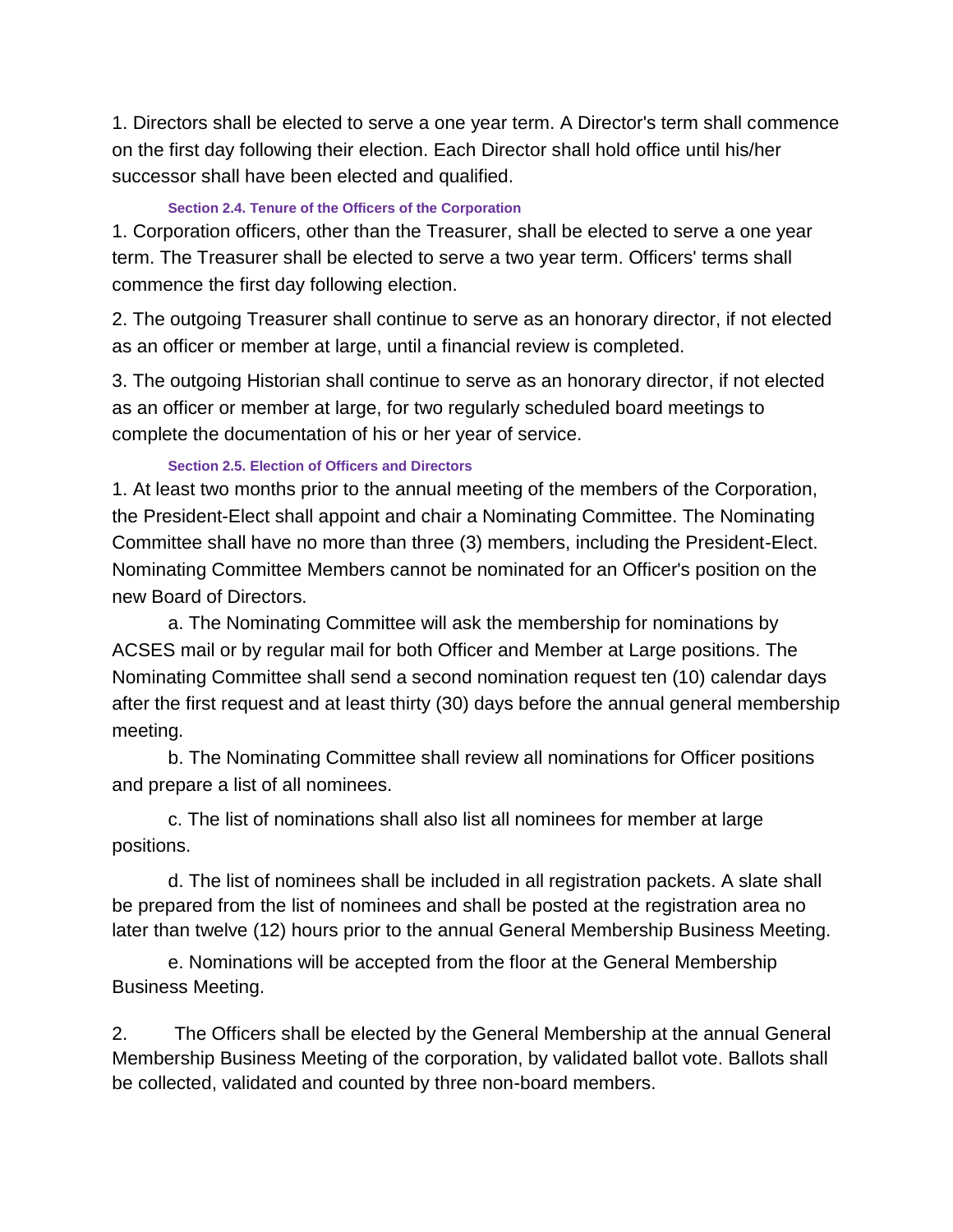a. All candidates for office of President and President-Elect must have served in some capacity of the Board of Directors for a minimum of one year prior to the election.

b. In the event of a non conference year, a validated ballot vote may include a vote submitted electronically through either e-mail or other electronic method as designated by the Board of Directors. The Nominating Committee shall transmit a ballot, electronically, to all members within 24 hours of the close of the annual General Membership Business Meeting, Members may elect to vote in person at the annual General Membership Business Meeting or electronically, but may only vote once. Members who elect to submit their vote through electronic submission must submit their vote within ten days of the close of the annual General Membership Business Meeting.

3. At the first meeting of the newly elected Board of Directors, consisting of thirteen (13) officers and Past-Presidents who have declared in writing their intent to serve on the Board, as set forth above, and additional twelve (12) Members at Large shall be selected from the general membership, and placed on the Board of Directors with the approval of the majority of the Directors voting upon nominations.

a. No more than three (3) employees from any one entity shall serve as officers.

b. No more than five (5) employees from any one entity shall serve on the Board of Directors at any one time.

c. No Past President from an entity already represented by five (5) Board Members may vote for members at large.

4. At the first meeting of the newly elected Board of Directors, consisting of the thirteen (13) officers set forth above, and Past Presidents who have declared in writing their intent to serve on the Board, a list of the additional nominations for Members at Large who are not selected shall be compiled and maintained as a pool for vacancies throughout the following year.

#### **Section 2.6. Removal from Board of Directors**

1. Upon majority vote, the Board of Directors may remove an officer from office for failure to perform assigned responsibilities as defined herein and in the Corporation's procedures manual.

2. Directors or Past Presidents who have declared their intent to serve on the Board and who subsequently miss three (3) consecutive board meetings in the course of their term, or who leave the field of family support shall be removed automatically from the Board unless reinstated by a majority vote of the Board in attendance at the meeting at which such removal is being considered.

**Section 2.7. Vacancy on the Board of Directors**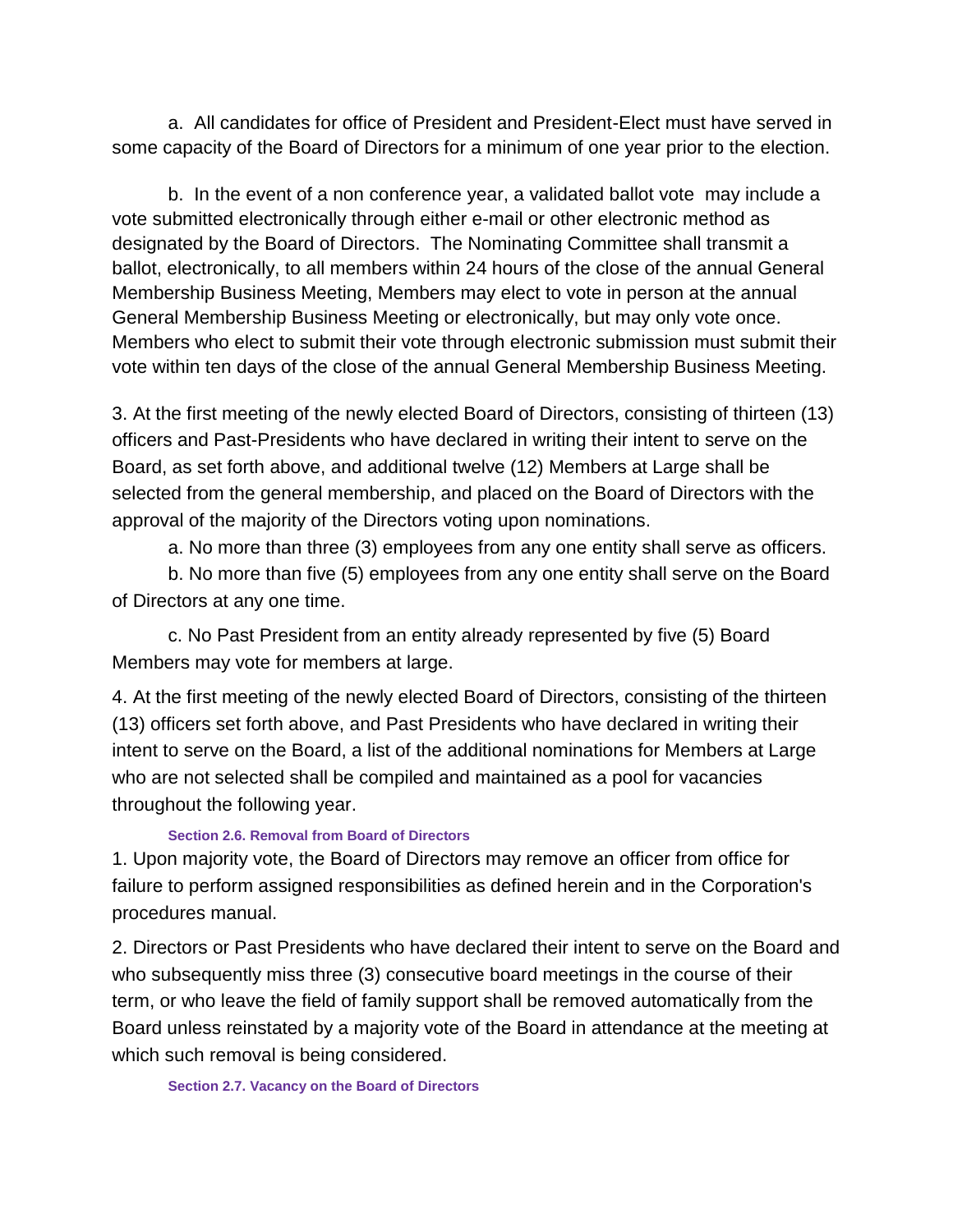For a vacancy of an officer of the Corporation, other than the President, the voting members of the Board of Directors may, upon a majority vote, either decide not to fill the vacancy or may elect a replacement from the Members at Large or any Officer currently serving on the board other than the President or President-Elect. No past President from an entity already represented by 5 Board Members, may vote to fill a vacancy on the Board of Directors. For a vacancy of a Member at Large, the voting members of the Board of Directors may, upon majority vote, either decide not to fill the vacancy or may elect a replacement from the Pool of Nominations, and unsuccessful nominees for Officer's positions on the current board, as above set forth in paragraph 4 of Section 2.5. Again, no past President from an entity already represented by 5 Board Members, may vote to fill a vacancy on the Board of Directors. If the vacancy is for the Presidency, the President-Elect shall succeed to the office of President. If no board member or individual from the list of nominations can fill a vacancy, the President, with the ratification of a majority of the authorized voting members of the Board of Directors, may appoint an individual from the General Membership to fill any vacancy in office except for the Presidency.

2. In the event of the incapacity or resignation of both the President and the President-Elect, the Board of Directors shall appoint, by a majority vote, a President to complete the term.

#### **Section 2.8. Resignation**

1. Any Director of the Corporation may resign at any time by giving written notice to the President or the Secretary of the Corporation. The resignation of any Director shall take effect upon receipt of notice thereto or at such later time as shall be specified in such notice; and, unless otherwise specified therein, the acceptance of such resignation shall not be necessary to make it effective.

#### **Section 2.9. Manner of Acting**

1. Except as otherwise required by law or by the Articles of Incorporation, the act of the majority of the Directors present at a meeting at which a quorum is present shall be the act of the Board of Directors.

2. The Board of Directors may authorize any officer or officers, agent or agents, of the Colorado Family Support Council, Inc. to enter into any contract or execute and deliver any instrument in the name of and on behalf of the Colorado Family Support Council, Inc., and such authority may be general or confined to specific instances.

3. The Board shall also set rules and procedures for the payment of travel and other expenses, and shall authorize the Treasurer to set up a checking account for depositing funds.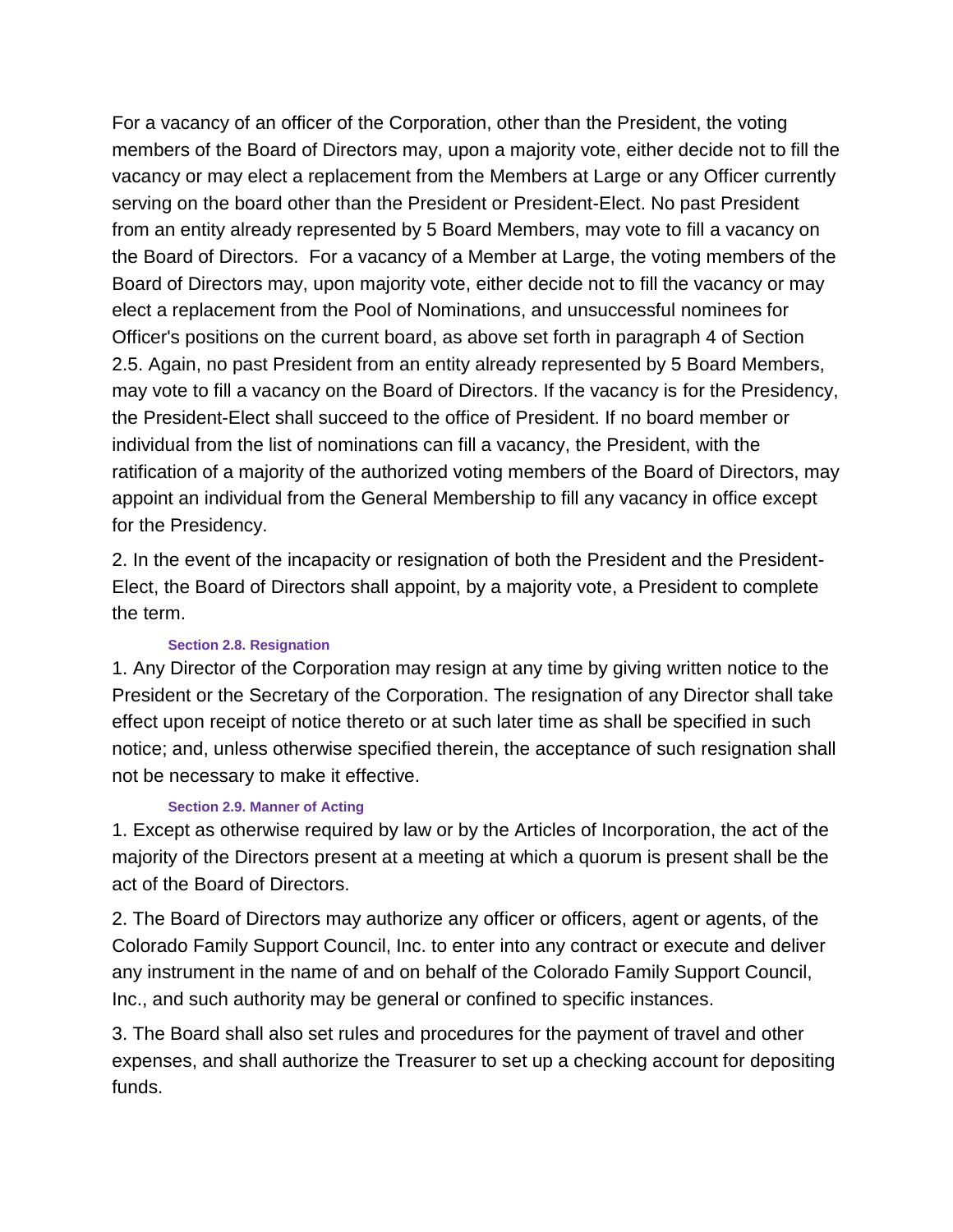## **Article III - Officers**

#### **Section 3.1. Officers**

1. The Officers of the Colorado Family Support Council, Inc., shall be President, President-Elect, six (6) Regional Vice-Presidents, Secretary, Treasurer, IV-D Administrator, IV-D Attorney Representative and Historian.

### **Section 3.2. Duties**

The general duties of Corporate Officers shall be as follows. The specific responsibilities and procedures relating to such duties shall be prescribed by a procedures manual adopted by the Board.

1. The President shall be the chief executive officer of the Corporation, and shall, in general, supervise and direct the business and affairs of the corporation. He/She shall preside over all regular or special meetings, appoint committees and the membership of committees, and assist in the preparation and organization of the Annual Conference of the General Membership. Further, it shall be the duty of the President to prepare and distribute to the general membership, the Colorado Family Support Council, Inc. newsletter from his/her office, or to delegate and oversee such preparation and distribution of the newsletter. In the absence of the President-Elect, the President shall serve as chairperson of the Nominating and Agenda Committees.

2. The President-Elect shall automatically succeed to the Presidency without further vote or election the year following his/her election and upon the completion of the President's term, or he/she shall succeed immediately upon the President's term, or he/she shall succeed immediately upon the President's resignation, removal from office or inability to serve. It shall be the duty of the President-Elect to assist the President whenever requested, and to preside at meetings in the President's absence. The President-Elect shall be responsible for the development and preparation of the program agenda for the annual statewide meeting of the organization and shall chair the Agenda Committee. The President-Elect shall also serve as chairperson of the Nominating Committee. In the absence of the President-Elect, the President shall serve as chairperson for the Nominating and Agenda Committees. In the event that the Secretary is unable to perform the duties required in relation to serving as the Registered Agent, the President-Elect shall serve as the Registered Agent, the President-Elect shall notify promptly the appropriate governmental agencies of any changes of the name and address of the Registered Agent.

3. It shall be the duty of the Regional Vice-Presidents to establish and maintain communication among the various counties within their region and with the Board, and to assist in other duties as needed.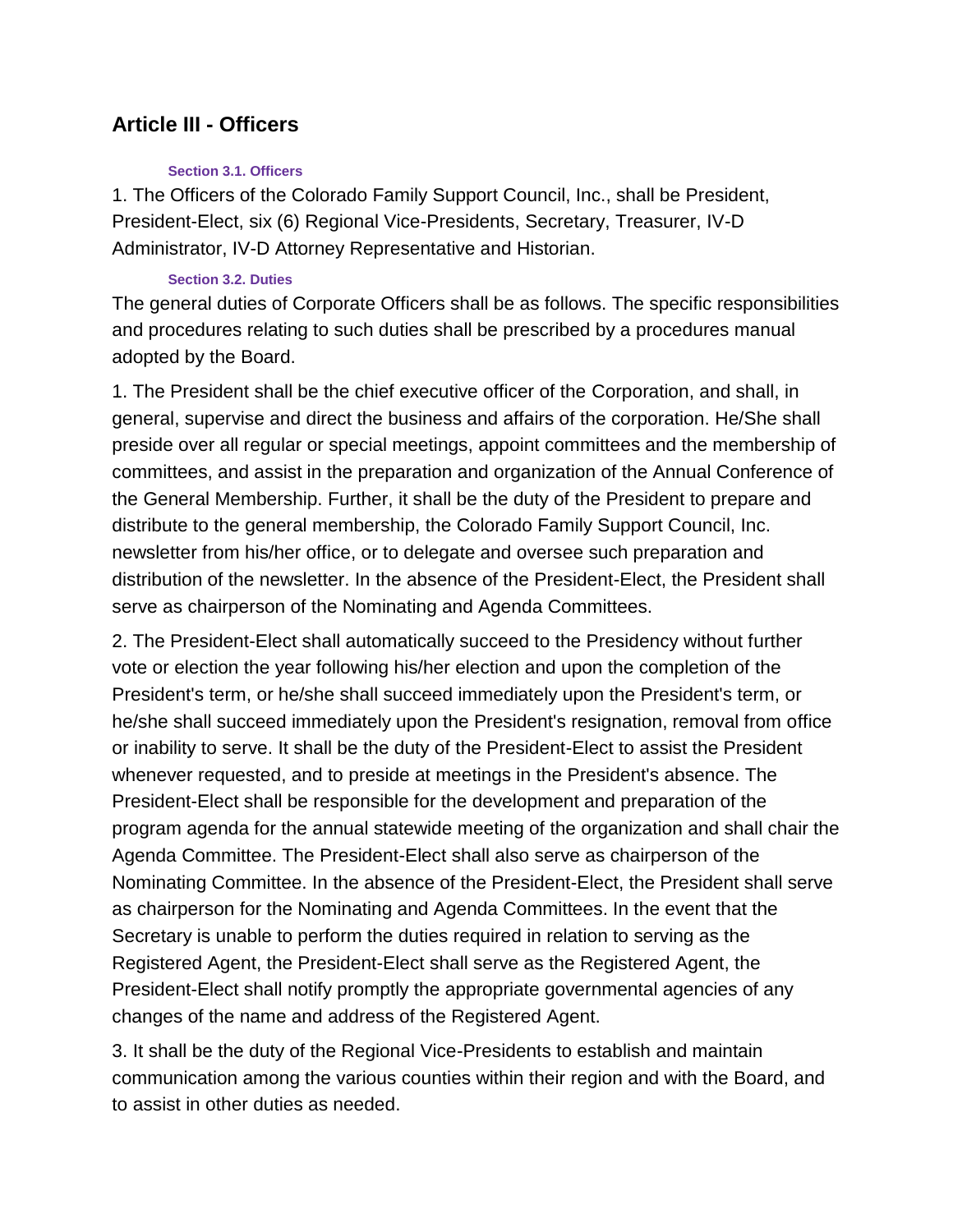4. It shall be the duty of the Secretary to keep the minutes of the meetings of the Corporation, and the Board of Directors meetings, and any other meetings that may be called, to distribute the minutes of the meeting as directed by the Board, and to perform other secretarial duties as needed. The Secretary shall send written or printed notice stating the place, day and hour for any meeting of members, either personally or by mail, fax, or ACSES mail, to each member entitled to vote at such meeting at least ten (10) days prior to a meeting. The Secretary shall serve as the Registered Agent for service of process of the Corporation. The Secretary shall notify promptly the appropriate governmental agencies of any changes of the name and address of the Registered Agent.

5. It shall be the duty of the Treasurer to receive, disburse and account for all moneys received by the corporation, and to make an annual report as to the finances of the corporation at the annual meeting. The Treasurer shall also make such other reports as may be designated by the Board. No person shall serve as Treasurer for more than two (2) consecutive years without a financial review scheduled.

6. It shall be the duty of the IV-D Administrator to communicate with the IV-D Administrators all recommendations, resolutions, and other information which, by nature and relevance to family support, may reasonably fall within the purview of the IV-D Administrators. It shall be the duty of the IV-D Administrator to report to the Corporation all activities being reviewed and performed by the IV-D Administrators and convey any requests of that organization to the Board.

7. It shall be the duty of the IV-D Attorney Representative to communicate with that organization all recommendations, resolutions, and other information which, by nature and relevance to family support, may reasonably fall within the purview of the organization. It shall be the duty of the IV-D Attorney Representative to report to the Corporation all activities being reviewed and performed by that organization and convey any requests of that organization to the Board.

8. It shall be the duty of the Historian to maintain the records of the Corporation, supervise the content and accuracy of information distributed to the general public, provide accessibility to the history of the Corporation, and to perform other duties as needed.

# **Article IV - Membership**

## **Section 4.1. General**

1. The general membership of the Corporation shall consist of those individuals or groups associated in an academic, professional, or legal capacity with the field of family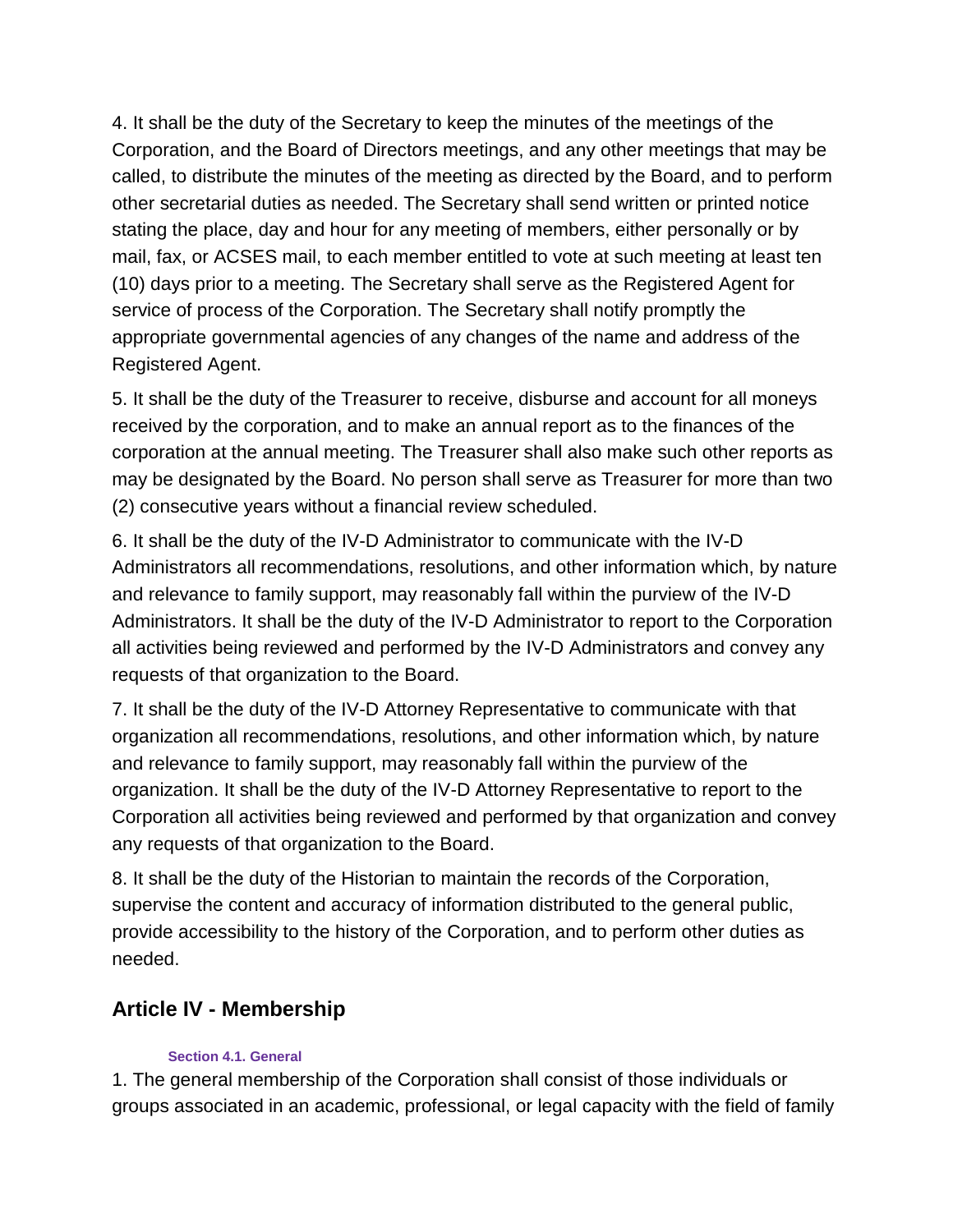support, who attend annual meetings of the Corporation, and/or have paid their current dues as set by the Board. They must be Colorado residents or employed in the field of family support in the State of Colorado. The field of family support will include, but is not limited to, the areas of establishment of parentage, establishment of support obligations and enforcement of support obligations.

## **Section 4.2. Types of Membership**

1. Participating Members (Members at Large): Those members who have paid the current year's dues and meet the eligibility requirements as stated in Section 4.1. of these bylaws.

2. Honorary Members: Those persons who in the opinion of the Board of Directors have performed noteworthy service to the Corporation and where such membership will add to the prestige and effectiveness of the Corporation, State, District, or County Departments of Social Services. Except for the position of State IV-D Director and a Federal representative, proposals for Honorary membership shall be in writing, and shall set forth the reason the individual is being proposed. Each year, the individual holding the State IV-D Director's position, shall be automatically appointed an Honorary Member.

Each year, an honorary member, conversant with regional and national family support issues, shall be appointed as a Federal representative. Such representative need not be employed by the federal government.

Honorary Members shall have voting rights when present at a board meeting, may not hold office, and shall not be required to pay dues.

3. Sustaining Members: Those individuals, agencies and organizations which are interested in supporting the Corporation and in furthering its objectives. Sustaining members shall not take an active part in the affairs of the Corporation, but shall pay dues.

## **Section 4.3. Qualifications for Membership**

1. Any individual may be eligible for participating membership provided that individual is actively engaged in the field of family support in the State of Colorado.

2. A sustaining Membership must be sponsored by a participating member of the Corporation. Each recommendation must be in writing, shall be accompanied by the annual dues, and approved by a Quorum of the Board of Directors.

3. A qualifying individual shall become a member effective the date the annual dues are received by the Corporation Treasurer.

**Section 4.4. Loss of Membership**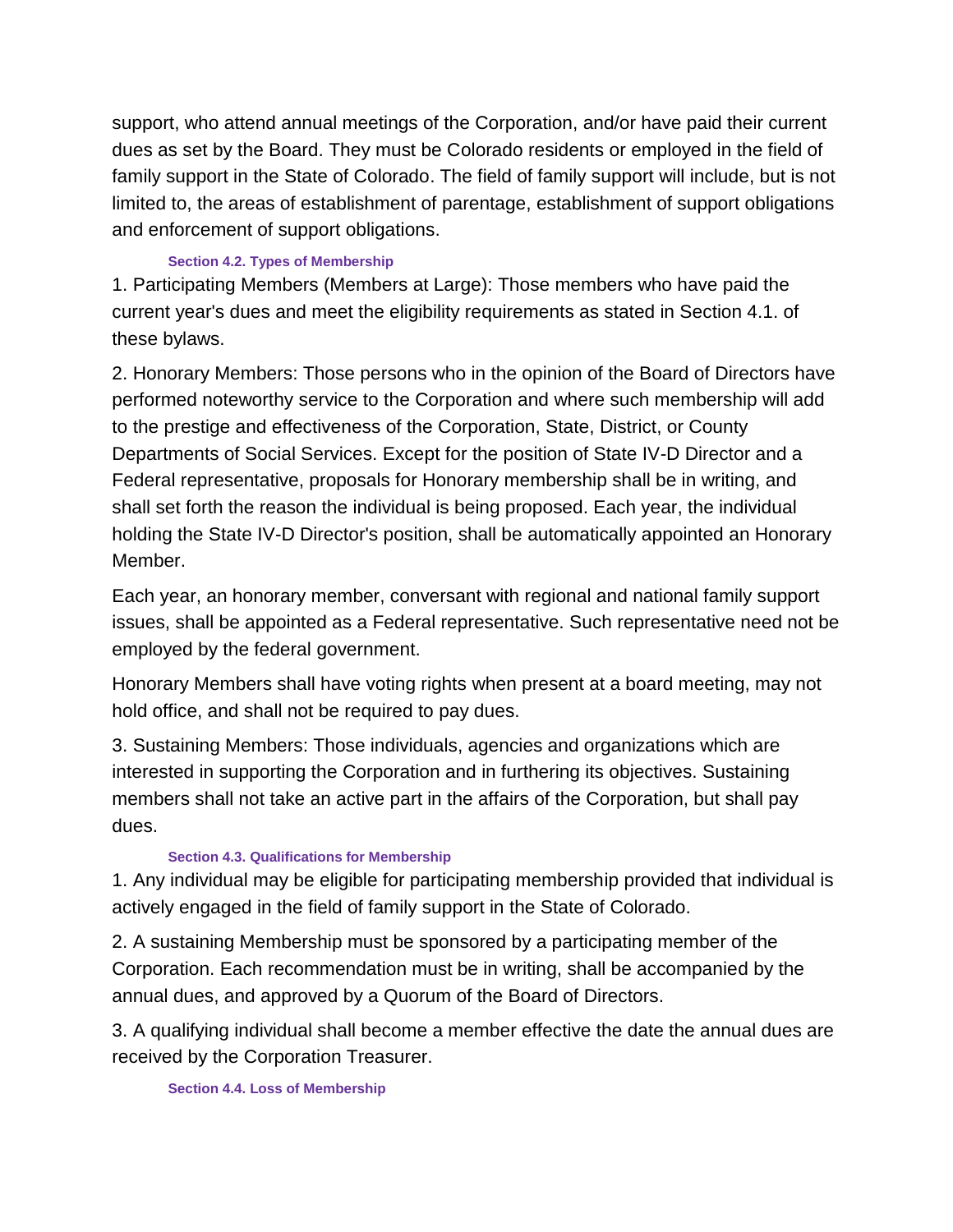1. If a participating Member shall, through change of position or occupation, no longer qualify for membership, that participating membership shall be canceled automatically.

2. A member may be expelled by a two-thirds majority vote of the Board of Directors. Such a vote can only be taken after the member has been notified of the charges and has been given a fair hearing by the Board of Directors. "Cause" for expulsion shall include, but not be limited to, conviction of a felony, and/or conduct deemed to be subversive of the best interests of the Corporation.

## **Section 4.5. Retired Members**

1. Members in good standing and reaching the age of retirement, shall be allowed to continue as members of the Corporation and shall not be required to pay dues.

### **Section 4.6. Dues**

1. Membership dues shall be established by the new Board of Directors, each year at its first meeting. Dues shall be paid to the Corporation and submitted to the Treasurer.

## **Section 4.7. Voting at Meetings**

1. Unless otherwise directed in these bylaws, a majority vote, including proxies, of the members present at any meeting of the Corporation shall be necessary on any question before it.

# **Article V - Committees**

## **Section 5.1. Creation and Appointment**

1. The Board of Directors by resolution adopted by a majority of the full Board, may designate standing committees and any other committees, and may define their duties.

2. The President shall have the power to appoint a chairperson and members of any committee, with the exception of the Nominating and Agenda Committees which will be chaired and appointed by the President-Elect. In the absence of the President-Elect, the President shall chair and appoint the Nominating committee.

## **Section 5.2. Term of Service**

1. The President, with the approval of the Board of Directors, shall appoint all committees except as provided by these bylaws. Such appointment shall terminate at the end of the President's term of office.

2. The President shall be an ex-officio member of all committees. The committees shall have such responsibility as delegated to them by the Board of Directors, and will continue to function until the completion of their assignment.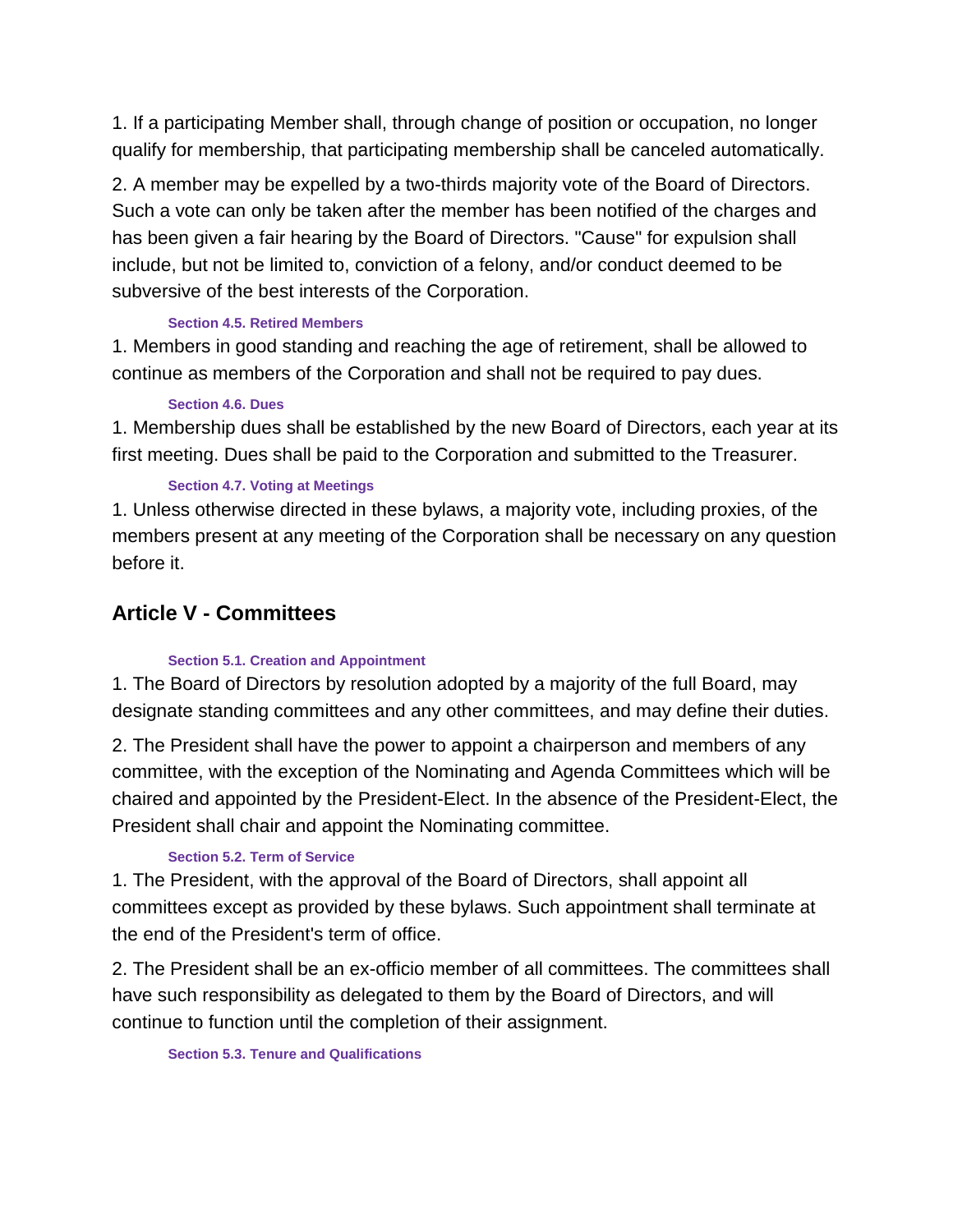1. Each member of a Committee shall hold office until the next regular annual meeting of the Board of Directors following his/her designation or until his/her successor is designated as a member of the Committee and is elected and qualified.

### **Section 5.4. Meetings**

1. Regular meetings of a Committee may be held without notice at such time and places as the Committee may fix from time to time by resolution.

2. Special meetings of a Committee may be called by any member thereof upon not less than one day's notice stating the place, date and hour of the meeting, which notice may be written or oral, and if mailed, shall be deemed to be delivered when deposited in the United States mail, addressed to the member of the Committee at his/her business address. Other notice of the meeting may be given as set forth in Section 2.11 of these bylaws. The notice of a meeting of a Committee need not state the business proposed to be transacted at the meeting.

## **Section 5.5. Quorum**

1. A majority of the members of the Committee shall constitute a quorum for the transaction of business at any meeting thereof, and action of the Committee must be authorized by the affirmative vote of a majority of the members present at a meeting at which a quorum is present.

### **Section 5.6. Informal Action by a Committee**

1. Any action required or permitted to be taken by a Committee at a meeting may be taken without a meeting if a consent in writing, setting forth the action so taken, shall be signed by all of the Directors or Committee members entitled to vote with respect to the subject matter thereof.

#### **Section 5.7. Vacancies**

1. Any vacancy in a Committee may be filled by appointment of the President.

## **Section 5.8. Resignation and Removal**

1. Any member of a Committee may be removed at any time with or without cause by the President. Any member of a Committee may resign from the Committee at any time by giving written notice to the President or Secretary of the Corporation, and unless otherwise specified therein, the acceptance of such resignation shall not be necessary to make it effective.

## **Section 5.9. Procedure**

1. The Committee may fix its own procedures which shall not be inconsistent with these bylaws. It shall report the proceedings of the Committee to the Board of Directors for its information at the meeting thereof held next after the proceedings shall have been taken.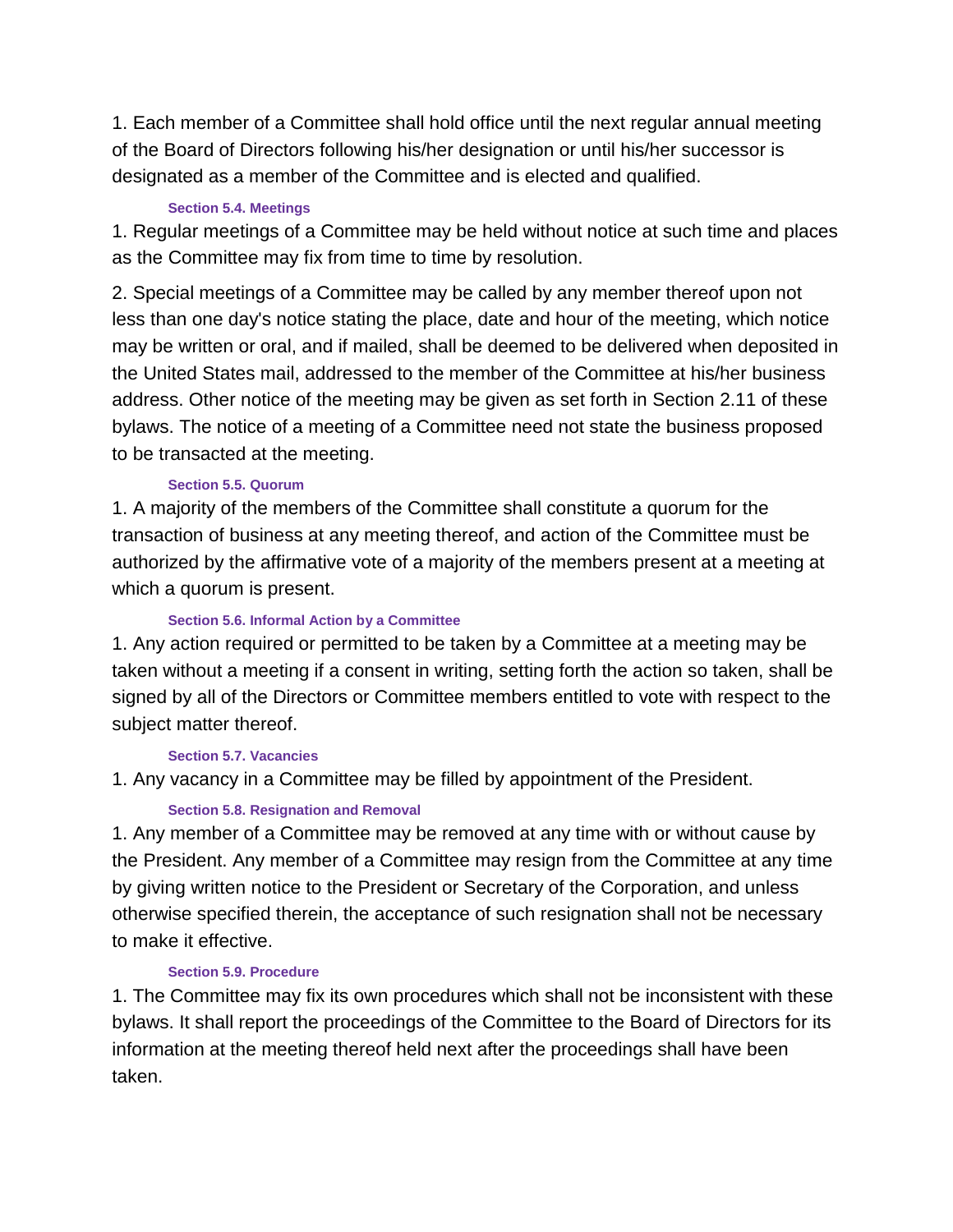## **Article VI - Meetings**

#### **Section 6.1. Annual Meetings**

1. There shall be one meeting of the general membership per year, which shall be set at a time and place designated by the Board of Directors. The Board may call such other meetings of the membership as may be determined proper at a time and place to be designated by the Board. The election of officers shall be held at the annual meeting of the general membership.

#### **Section 6.2. Special Meetings**

1. Special meetings may be called either by the President or upon approval of half of the Board of Directors. Special meetings may be held at such time and place as set forth in the notice of such meeting.

#### **Section 6.3. Notice of Meetings**

1. Members shall receive written notice stating the place, day and hour for any regular or special meeting.

#### **Section 6.4. Board Meetings**

1. There shall be one regular Board meeting monthly, the dates to be determined at the first meeting of the Board of Directors each year.

#### **Section 6.5. Quorum**

1. At any Board meeting, a quorum of those conducting business shall consist of one third of the Directors.

#### **Section 6.6. Informal Action by Directors**

1. Any action required or permitted by law to be taken by the Board of Directors or by a committee thereof at a meeting may be taken without a meeting if consent in writing, setting forth the action so taken, shall be signed by two-thirds of the Directors or all of the committee members entitled to vote with respect to the subject matter thereof.

#### **Section 6.7. Participation at Meetings**

1. All Directors may attend and participate in board meetings, with voting privileges; however, past presidents and honorary members shall not have proxy voting privileges.

2. At the meetings of the Board, Directors may vote either in person or by proxy executed in writing by the Director or by his/her duly authorized attorney-in-fact. The written proxy must have been received by the Secretary by the commencement of the meeting. Proxies may also be sent to the Secretary by fax, by ACSES mail or by any sort of electronic mail available to the Secretary.

3. Participation at any meeting of the Board via teleconferencing and/or video conferencing if available shall be considered attendance.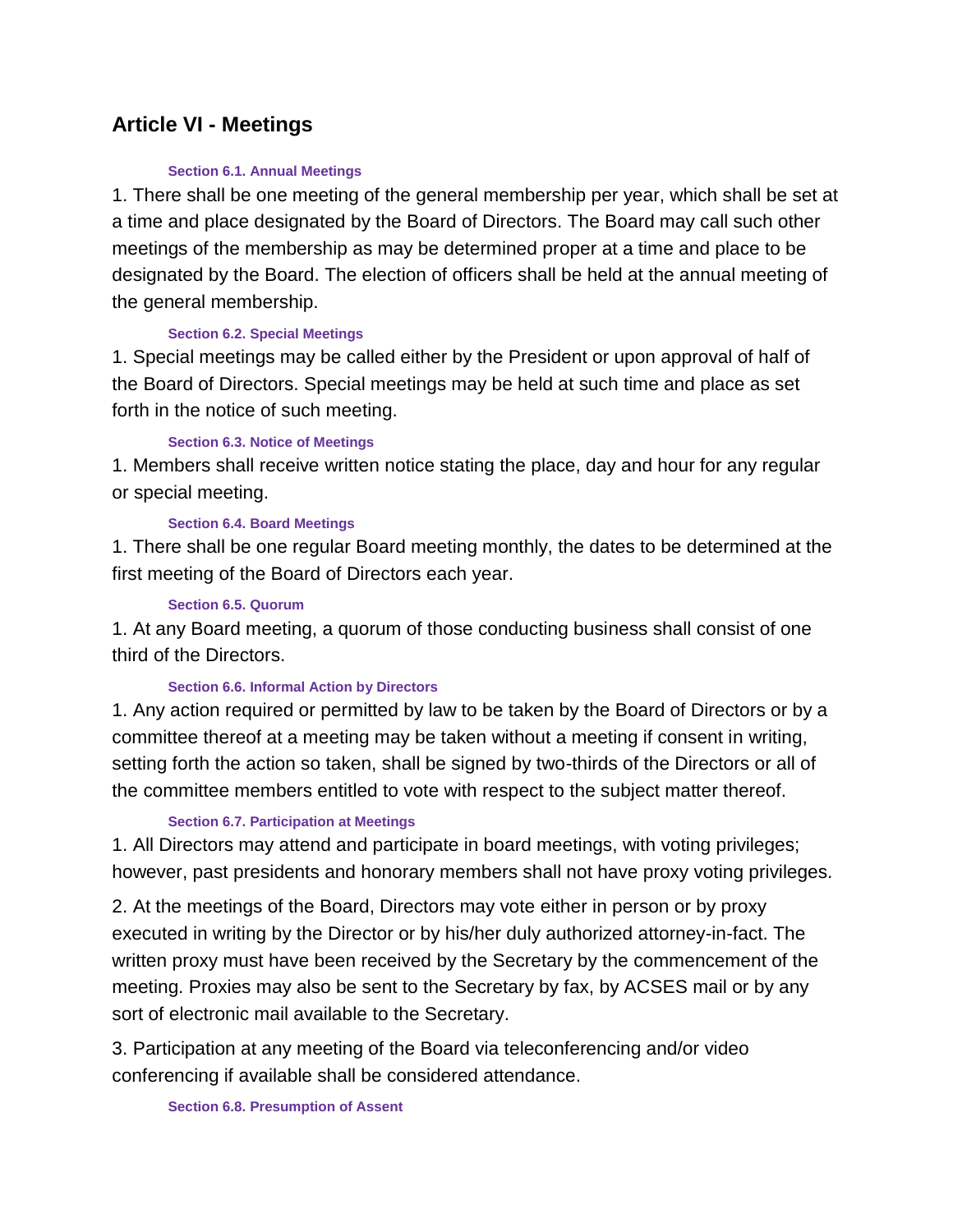1. A Director of the Corporation who is present at a meeting of the Board of Directors at which action of any corporate matter is taken shall be presumed to have assented to the action taken unless his dissent shall be entered in the minutes of the meeting or unless he shall file his written dissent to such action with the person acting as the Secretary of the meeting before the adjournment thereof or shall forward such dissent by registered mail to the Secretary of the Corporation immediately after the adjournment of the meeting. Such right to dissent shall not apply to a Director who voted in favor of such action.

#### **Section 6.9 In Event Annual Conference is Cancelled**

1. In the event that the Board has voted and determined to cancel the Annual Conference in a given year, the monthly Board Meetings mandated by Section 6.4 of this Article shall not be required. Instead, the President shall schedule periodic meetings during the year (July through June) in which there is no Annual Conference, and shall specify the time and place of meetings in the notice of such meetings provided to Board Members.

2. There shall still be an opportunity for a meeting of the general membership even in a "non-conference" year as required in section 6.1. This shall be held at the discretion of a quorum of the Board of Directors and at a place and time designated by the Board of Directors.

3. The Board will be maintained through a "non-conference" year but, notwithstanding section 2.2., the number of Directors shall be fifteen (15), consisting of thirteen (13) officers of the Corporation and two (2) Members at Large elected at the prior meeting of the general membership.

# **Article VII - Contracts And Finances**

## **Section 7.1. Contracts**

1. The Board of Directors may authorize any Officer or Officers, agent or agents, to enter into any contract or execute and deliver any instrument in the name of and on behalf of the Corporation, and such authority may be general or confined to specific instances.

## **Section 7.2. Checks, Drafts, Etc.**

1. All checks, drafts, or other orders for the payment of money, notes or other evidences of indebtedness issued in the name of the Corporation shall be signed by such Officer or Officers, agent or agents of the Corporation and in such manner as shall from time to time be determined by resolution of the Board of Directors.

**Section 7.3. Deposits**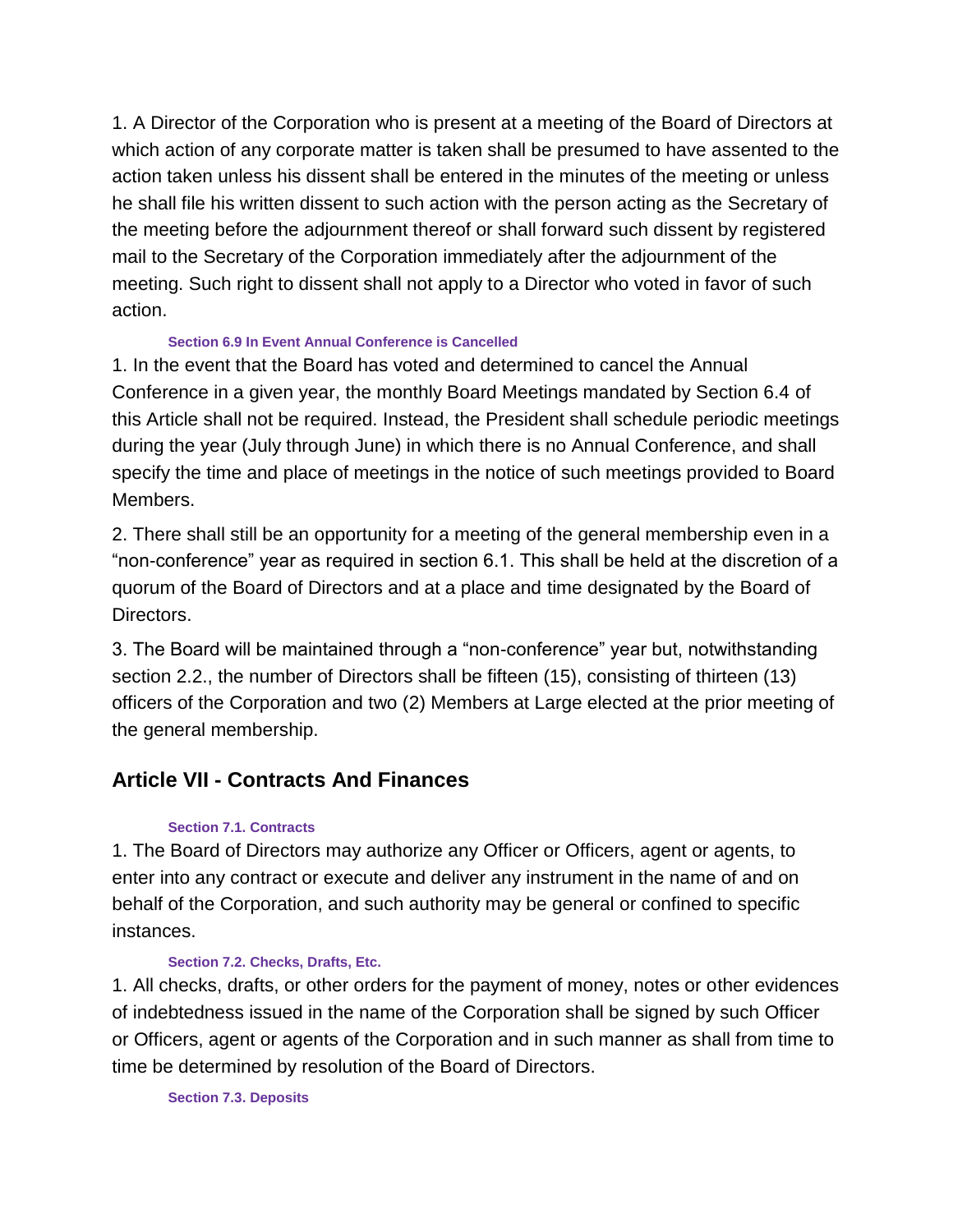1. All funds of the Corporation not otherwise employed shall be deposited from time to time to the credit of the Corporation in such banks, trust companies or other depositories as the Board of Directors may select.

### **Section 7.4. Periodic Accounting**

1. A review of the Corporation's finances shall be conducted when a new treasurer takes office or at the conclusion of each two year term of service, when the Treasurer serves more than one term.

## **Section 7.5. Fiscal Year**

1. The fiscal year of the Corporation shall be from October 1st of one year to and including September 30th of the following year.

### **Section 7.6. Annual Budget**

1. The Board of Directors shall adopt an annual budget not later than October 31st of each year.

2. The budget shall reflect the current status of the Corporation Treasury and an estimate of revenues and of the budgeted expenditures for the current year.

3. The budget may be amended from time to time during the year with the approval of a Quorum of the Board of Directors.

## **Section 7.7. Compensation**

1. Members of the Board of Directors shall not receive a salary for their services on the Board. However, commencing with the 2009-2010 Board of Directors, members of the Board of Directors shall be required to pay only fifty percent (50%) of the full registration fee at the annual Colorado Family Support Council Conference. The discounted registration fee shall not be transferrable to a non-Board Member.

## **Section 7.8. Scholarships**

1. The Board may authorize an award of an educational scholarship or scholarships. The amount of the scholarship(s) and the eligibility criteria for the scholarship(s) shall be approved by a majority of the Board no later than December 31st of each calendar year for any scholarship which is to be awarded at the following annual conference. The Board shall set forth the eligibility criteria in writing and shall publish the criteria to its members no later than the last business day of February of each calendar year for any scholarship which is to be awarded at the following annual conference.

# **Article VIII - Notices**

#### **Section 8.1. Notice**

1. Written notice of any special meeting of the Directors shall be given as follows: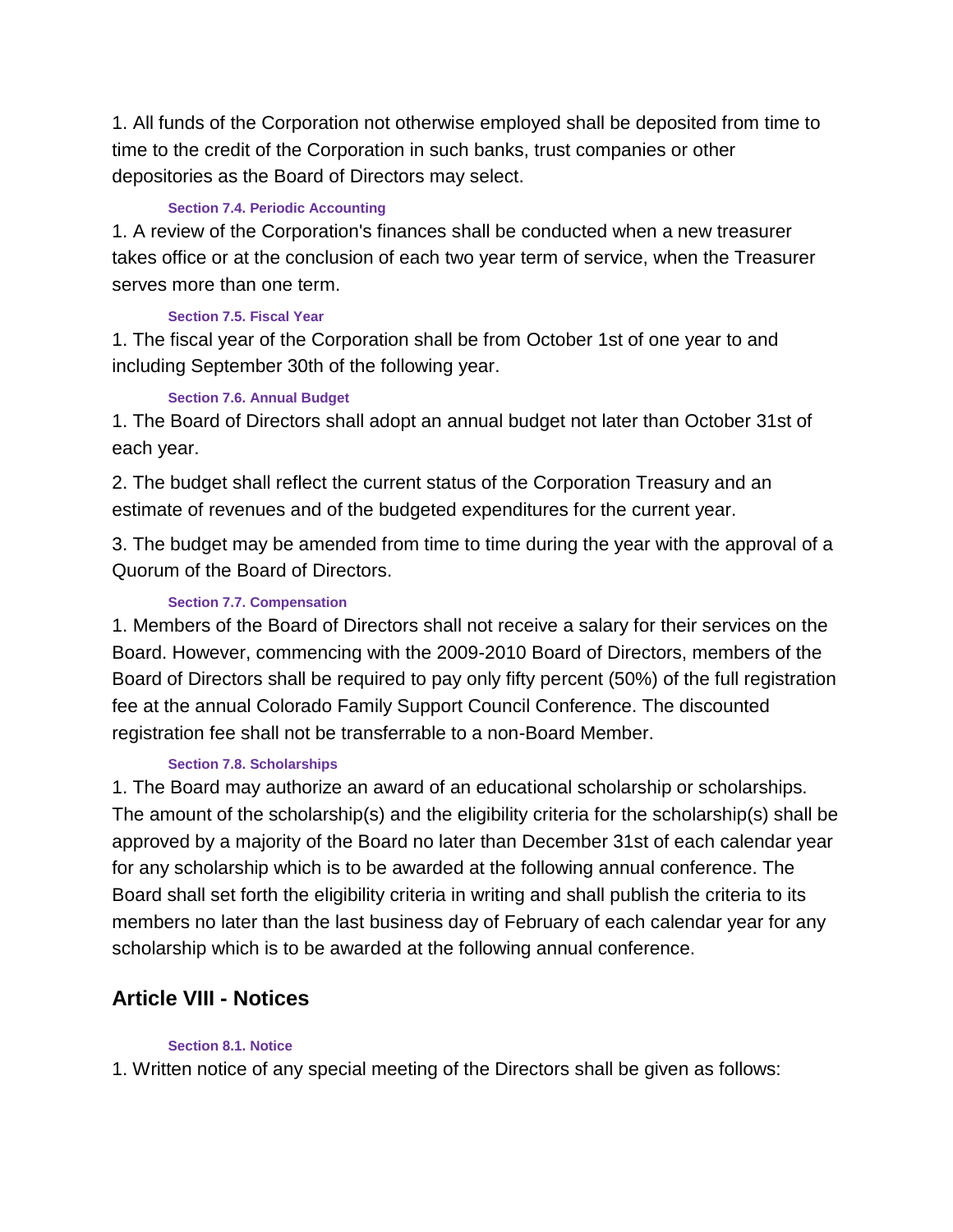a. By mail to each Director at his business address at least three days prior to the meeting; or

b. By personal delivery, telephone, fax, or telegram at least twenty-four hours prior to the meeting to the business address of each Director, or in the event such notice is given on a Saturday, Sunday or holiday, to the residence address of each Director. If mailed, such notice shall be deemed to be delivered when deposited in the United States mail, so addressed, with postage thereto prepaid. If notice be given by telegram, such notice shall be deemed to be delivered when the telegram is delivered to the telegraph company. If notice is given by telephone, such notice shall be deemed given when the Director is contacted personally or a message of notice is left with the Director's secretary, answering service or other individual or device used by the Director for receiving and forwarding telephone messages. If notice is given by fax, such notice shall be deemed given when the fax has been properly sent.

## **Section 8.2. Waiver of Notice**

1. Any Director may waive notice of any meeting. The attendance of a Director at any meeting shall constitute wavier of notice of such meeting, except where a director attends a meeting for the express purpose of objecting to the transaction of any business at such meeting.

2. Whenever any notice is required to be given under the provisions of these bylaws or under the provisions of the Articles of Incorporation, or under the provisions of the Colorado Corporation Code, or otherwise, waiver thereof in writing, signed by the person or persons entitled to such notice, whether before or after the event or other circumstances requiring such notice, shall be deemed equivalent to the giving of such notice.

#### **Section 8.3. Use of Email**

1. Any requirement in these bylaws for a written notice may be satisfied by sending an ACSES mail message.

# **Article IX - Indemnity**

#### **Section 9.1. Director Indemnity**

1. The Corporation shall indemnify and provide advances of expenses to Directors of the Corporation to the extent expressly permitted or required by applicable Colorado statutes with respect to claims made against Directors for their actions or the conduct of their duties as Directors. The Corporation shall also indemnify and provide advances of expenses to Officers, employees and agents of the Corporation who are not Directors at least to the same extent as it is permitted or required to do so for Directors of the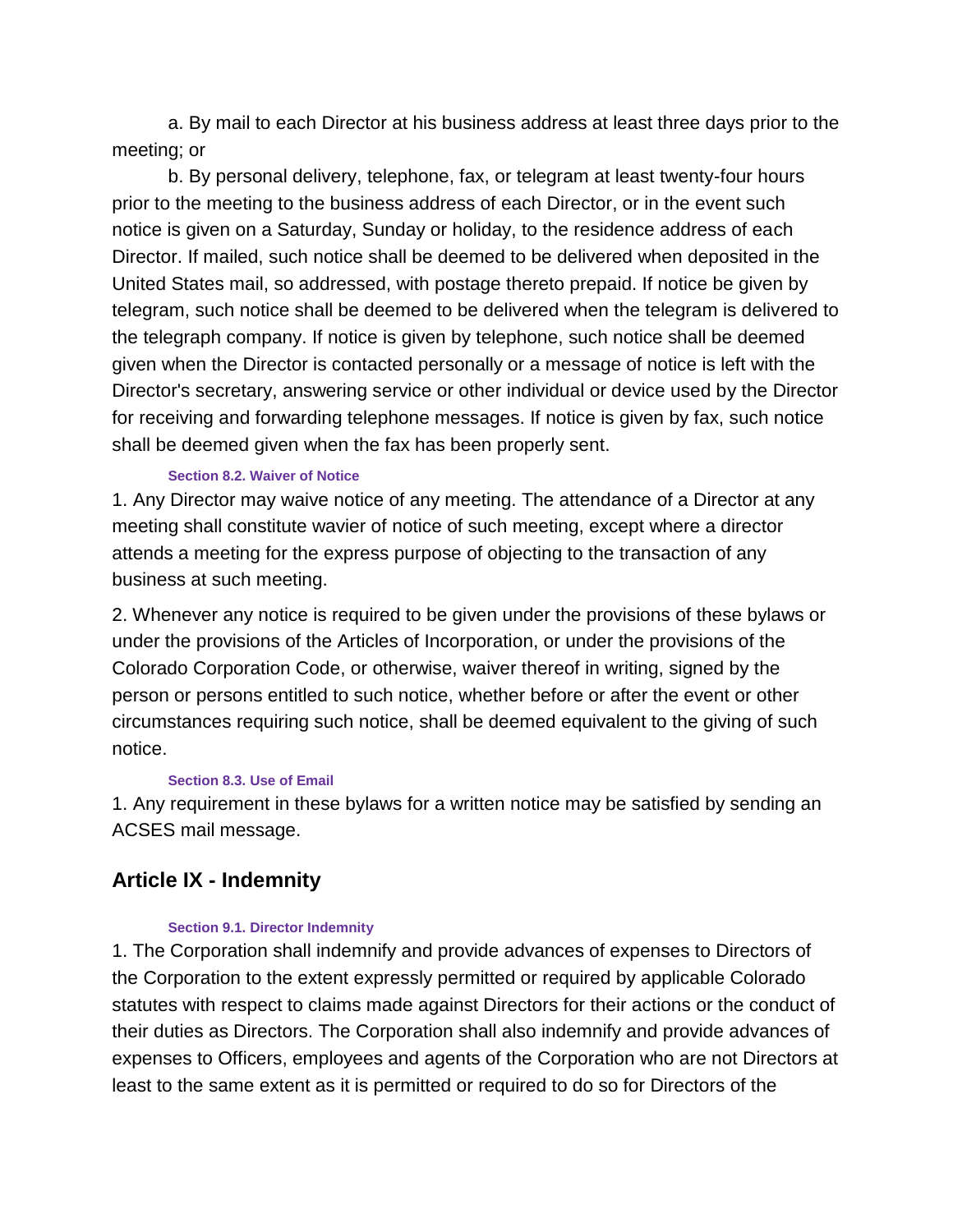Corporation, and may indemnify and advance expenses to such Officers, and agents to a greater extent if consistent with law. The Corporation may, at its discretion, have a provision in a resolution of its Directors, or in a contract for indemnification of, or advance of expenses to any Director, Officer, or agent, and to the extent (1) in the case of a Director, such provision is consistent with the applicable Colorado statute concerning indemnification, and (b) in the case of an Officer, or agent of the Corporation who is not a Director, such provision is consistent with law.

# **Article X - Amendments**

### **Section 10.1. Amending Bylaws**

1. These bylaws may be altered, amended or repealed, and any new bylaws may be adopted by action of a majority of the members at the annual or special meeting of the general membership, except that any amendment to these bylaws recommended or required by the Internal Revenue Service or the Colorado Department of Revenue, in order for the Corporation to obtain tax exempt status, may be adopted by action of a majority of the Board of Directors at any regularly scheduled, or special meeting of the Board.

2. Written proposed bylaws changes must be proposed to the Board of Directors at any regularly scheduled, or special meeting of the Board, by the last working day of March each year. If such changes are approved by the general membership at the next annual business meeting, such changes shall become effective immediately.

3. Bylaws proposed subsequent to the last working day of March each year, and approved by the general membership at the next annual business meeting, shall become effective one year from the date of approval.

## **Article XI - Dissolution**

#### **Section 11.1. Dissolution**

In the event of dissolution of the Colorado Family Support Council, Inc., remaining assets after the satisfaction of all obligations of the Corporation shall be distributed for purposes within the scope of the Internal Revenue Code.

# **Article XII - Certificate**

**Section 12.1. Accuracy of Bylaws**